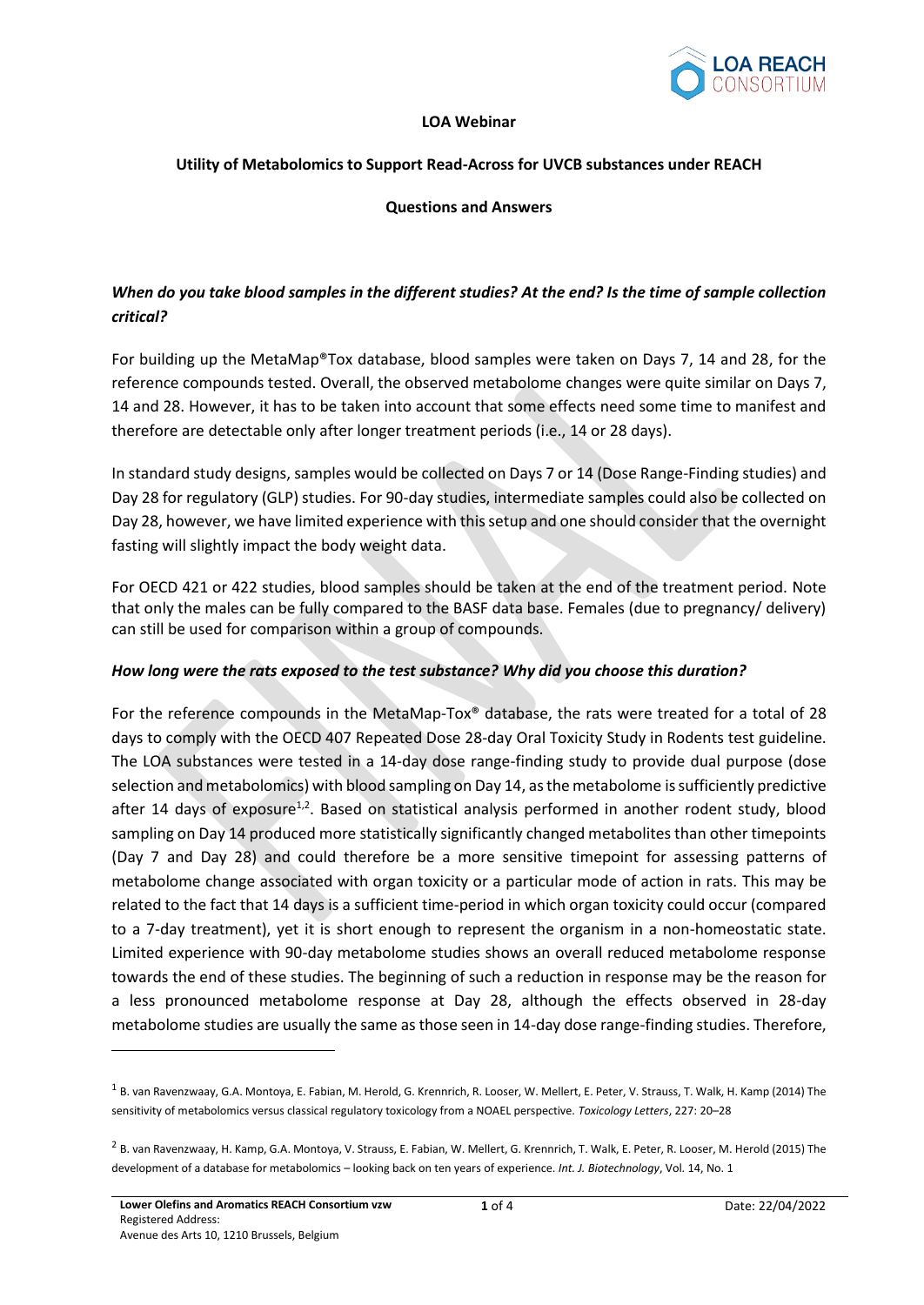

the metabolome pattern after 14 days provides a better dataset and, importantly, it is also preferred from an animal welfare perspective due to a shorter in-life phase. However, it must be noted that there are forms of toxicity (e.g., mild forms of reduced bone marrow activity and some forms of renal toxicity, such as inhibition of the antidiuretic hormone or tubular necrosis), which require more than 14 days to manifest in the animals and should therefore be considered.

## *When would you blood sample in an OECD 422 Combined Repeated Dose Toxicity Study with the Reproduction/Developmental Toxicity Screening Test?*

For OECD 421 and 422 studies, blood samples should be taken at the end of the treatment period. Note that only the males can be fully compared to the BASF data base. Females (due to pregnancy/delivery) can still be used for comparison within a group of compounds. Metabolomic analysis was not conducted in the OECD 422 studies performed with the LOA substances since the database was built and annotated to address in particular the repeat-dose toxicity endpoints (including those on the endocrine system), not the endpoints specific to reproductive toxicity. We are currently conducting OECD 422 studies for LOA Category L (Resin Oils and Cyclic Dienes) to assist in the use of the read-across approach for the category. The results from these studies will help us determine which actions to make in the future, such as annotation of the database for reproductive toxicity.

# *Is MetaMap-Tox® accessible to external users and, if so, can it be used to compare their data with the MetaMap-Tox*® *database?*

The BASF MetaMap-Tox® database has been developed as an internal tool and is being used by BASF for compound development and regulatory purposes. Therefore, MetaMap-Tox® is currently unavailable to external users. BASF can serve as a contract research organisation evaluating the metabolome from third parties, using MetaMap-Tox®. In such a case BASF will grant regulatory agencies access to MetaMap-Tox® to be able to comprehend how conclusions were derived. Academic questions could be specifically addressed if there is a mutual interest.

# *One test animal gives a series of data points in isolation. Are tests replicated in order to validate the data?*

Exact repetitions were performed (i.e. same compounds, same dose levels) which showed that treatments were highly reproducible, despite slight biological and technical variability between each study. Reproducibility decreases if you have 'no' or 'very slight' changes induced on the metabolome. For reference, see Kamp et al., 2012: doi: 10.1016/j.toxlet.2012.09.015.

## *Metabolomics looks at one substance and its effects on the metabolome. How can this be applied to UVCBs?*

Metabolomics can be used to investigate the effects of a substance on the metabolome, regardless of the substance composition (i.e. monomer, polymer and UVCB). As long as the UVCB substance is absorbed, is (bio)available to the test system (e.g rat) and is well characterised, then it is likely that any effect seen on the metabolome is attributed to the substance. The use of concurrent controls and at least two dose levels of test substances were used to clearly show that the test substance affected the metabolome signature.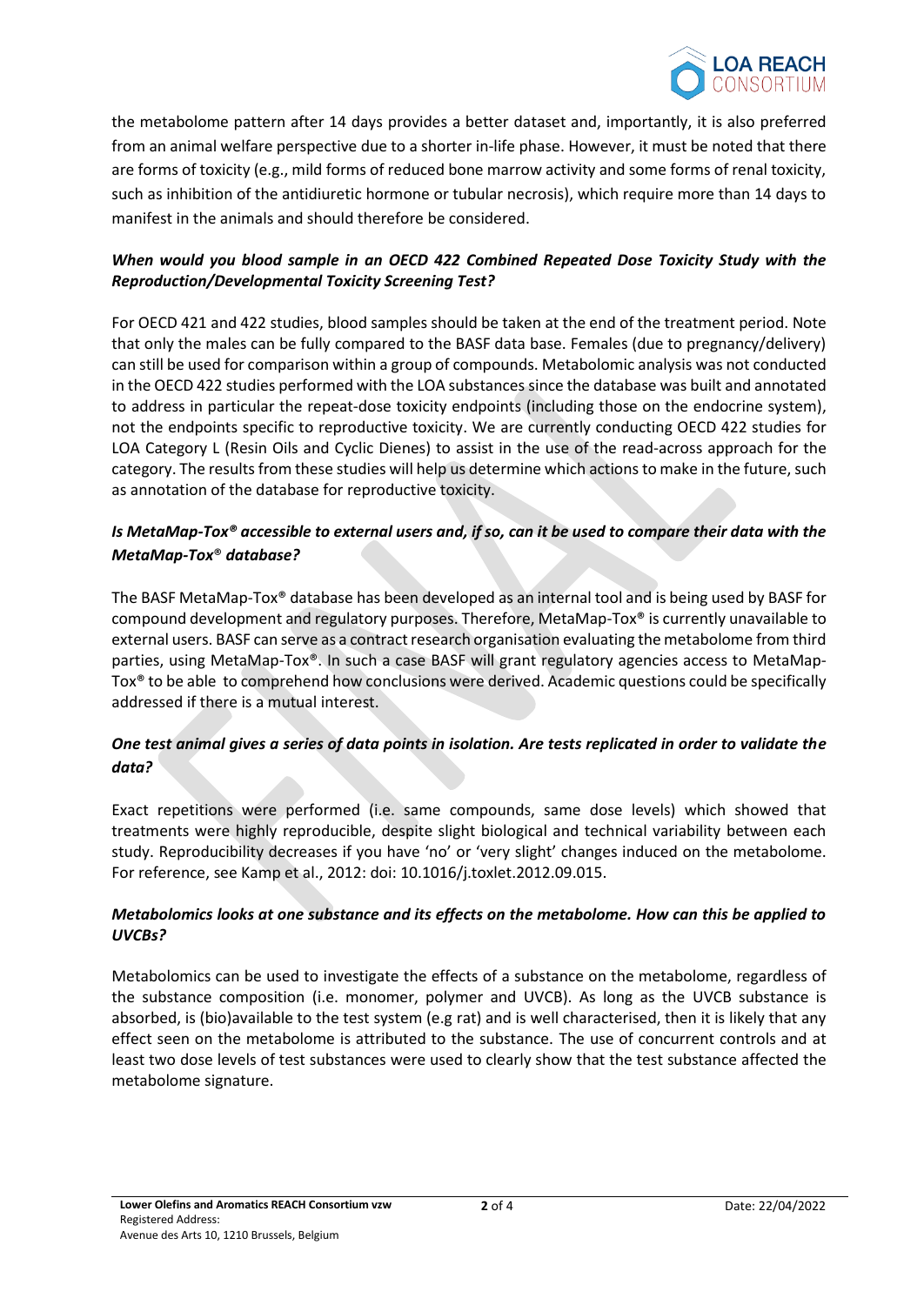

# *How do you deal with the variability in the composition of UVCBs when using metabolomics? How variable are LOA substances?*

Boundary conditions are in place, based on analytical data, for each category of LOA substances. Although there may be some variability between the composition of UVCBs in a specific LOA category, their activity in biological systems and effects on the metabolome can be quite similar, as Prof. Dr. Hennicke Kamp demonstrated in his presentation.

# *Although, as explained, metabolomics looks at comparing/predicting phenotypic changes of chemicals, can it also be used as a surrogate for exposure data for UVCBs (e.g. looking at signal strength changes with dose, changes over time etc)?*

Theoretically, yes; if a compound (e.g. UVCB) can produce metabolites unique to that compound, then the quantitative changes seen correlate to exposure. If the composition of the UVCB is defined, one or more well-described constituents of the UVCB in plasma could also be measured. However, in practice, such a pure metabolic signature so uniquely tied to a UVCB is less likely to be found.

## *Was blood serum level of substances recorded? If so, did this demonstrate that substance uptake was the same between animal sexes?*

The constituents in the plasma were not measured in this study. Therefore, substance uptake between males and femles was not assessed. To analyse a plasma sample for metabolites of a UVCB would be challenging due to the highly complex composition of UVCBs.

## *From the Bootstrapping slides (male animals) the BASF LOA stream containing naphthalene / indene do overlap with the pure substance streams. What, if any, conclusions have you drawn from this?*

These data show that the effects induced by the marker compounds are relevant to the streams, especially those streams which contain higher parts of the marker compounds. However, the clustering in the PCA also shows that the effects of the LOA streams cannot be completely explained by the effects of the marker compounds. Consequently, also the other components of the UVCBs have an impact. It has to be noted though that, in the case of the LOA study, all effects observed for the streams have also been observed for the marker compounds.

## *Do you expect the same PCA metabolome similarities / clusters in 90-day studies, relative to a 14- or 28-day study?*

Yes, since the findings were considered to be a surrogate of systemic toxicity caused by a particular substance. However, when focusing on specific modes of action, such as liver enzyme induction, we know induction is higher over a shorter exposure period. Therefore, some differences such as this may be seen between a 14-day and 90-day study.

## *How do these results on LOA substances relate to other types of chemicals tested using this methodology?*

When we compare the LOA streams with the MetaMap-Tox® database, reference compounds which induce similar metabolome changes and toxic effects are shown. The UVCB substances and the marker chemical substances show mainly effects on the liver, thyroid, red blood cells and kidney (males). Chemicals in the database cover a very broad range of target organ toxicity and mode of action (MoA) patterns. As mentioned during the webinar, hundreds of pathways have been covered, of which the LOA substances and the markers hit approximately 10 %.